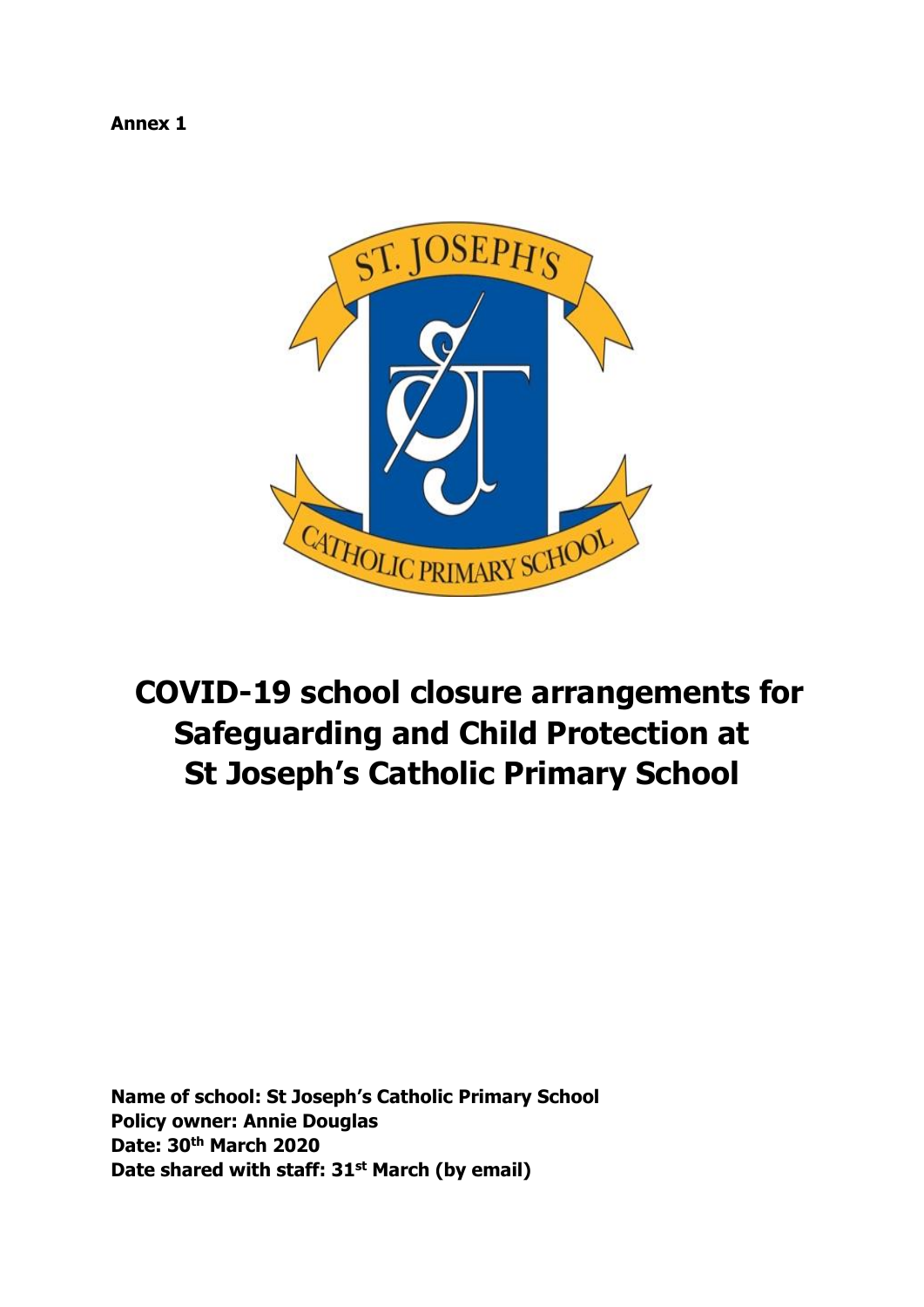#### <span id="page-1-0"></span>**Context**

From 20<sup>th</sup> March 2020 parents were asked to keep their children at home, wherever possible, and for schools to remain open only for those children of workers critical to the COVID-19 response - who absolutely need to attend.

Schools and all childcare providers were asked to provide care for a limited number of children - children who are vulnerable, and children whose parents are critical to the COVID-19 response and cannot be safely cared for at home.

This addendum of the St Joseph's Catholic Primary School Safeguarding and Child Protection policy contains details of our individual safeguarding arrangements in the following areas: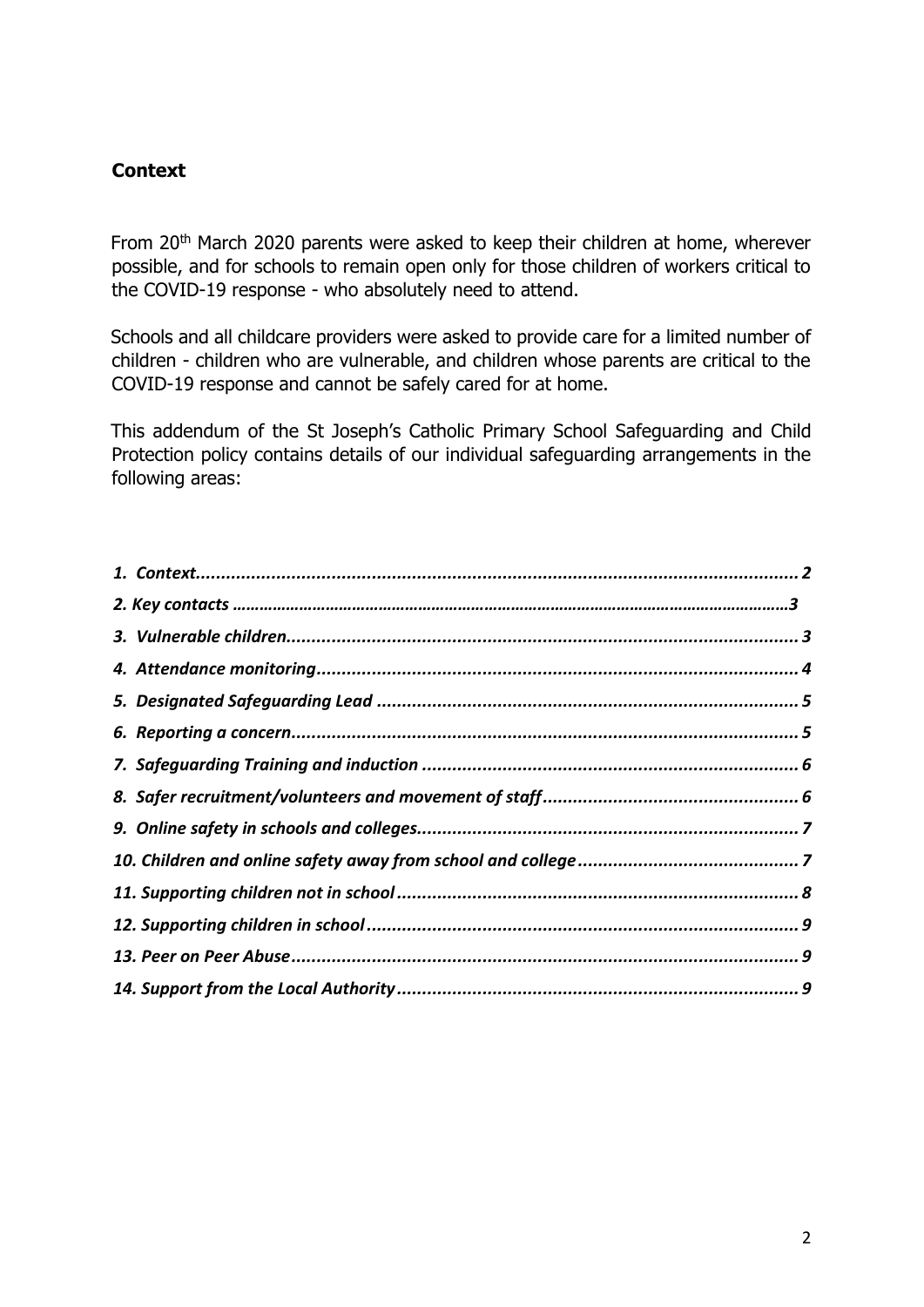## **Key contacts**

| <b>Role</b>          | <b>Name</b>       | <b>Contact</b><br>number | <b>Email</b>                              |
|----------------------|-------------------|--------------------------|-------------------------------------------|
| Designated           | Annie             | 01257 265998             | a.douglas@st-josephs-chorley.lancs.sch.uk |
| Safeguarding<br>Lead | Douglas           | 07929 360490             |                                           |
| Deputy               | <b>Bernadette</b> | 01257 265998             | b.murphy@st-josephs-chorley.lancs.sch.uk  |
| Designated           | Murphy            |                          |                                           |
| Safeguarding<br>Lead |                   |                          |                                           |
| <b>Deputy</b>        | Nick Roden        | 01257 265998             | n.roden@st-josephs-chorley.lancs.sch.uk   |
| Designated           |                   |                          |                                           |
| Safeguarding         |                   |                          |                                           |
| Lead                 |                   |                          |                                           |
| Headteacher          | Annie             | 01257265998              | a.douglas@st-josephs-chorley.lancs.sch.uk |
|                      | Douglas           |                          |                                           |
| Chair of             | Andrew            | 07732                    | a.vose@st-josephs-chorley.lancs.sch.uk    |
| Governors            | Vose              | 524343                   |                                           |
| Safeguarding         | Andrew            | 01257                    | a.king@st-josephs-chorley.lancs.sch.uk    |
| Governor             | King              | 265998                   |                                           |

## <span id="page-2-0"></span>**Vulnerable children**

Vulnerable children include those who have a social worker and those children and young people up to the age of 25 with education, health and care (EHC) plans. Those who have a social worker include children who have a Child Protection Plan and those who are looked after by the Local Authority. A child may also be deemed to be vulnerable if they have been assessed as being in need or otherwise meet the definition in section 17 of the Children Act 1989.

Those with an EHC plan will be risk-assessed in consultation with the Local Authority and parents, to decide whether they need to continue to be offered a school or college place in order to meet their needs, or whether they can safely have their needs met at home. This could include, if necessary, carers, therapists or clinicians visiting the home to provide any essential services. Many children and young people with EHC plans can safely remain at home.

Eligibility for free school meals in and of itself should not be the determining factor in assessing vulnerability.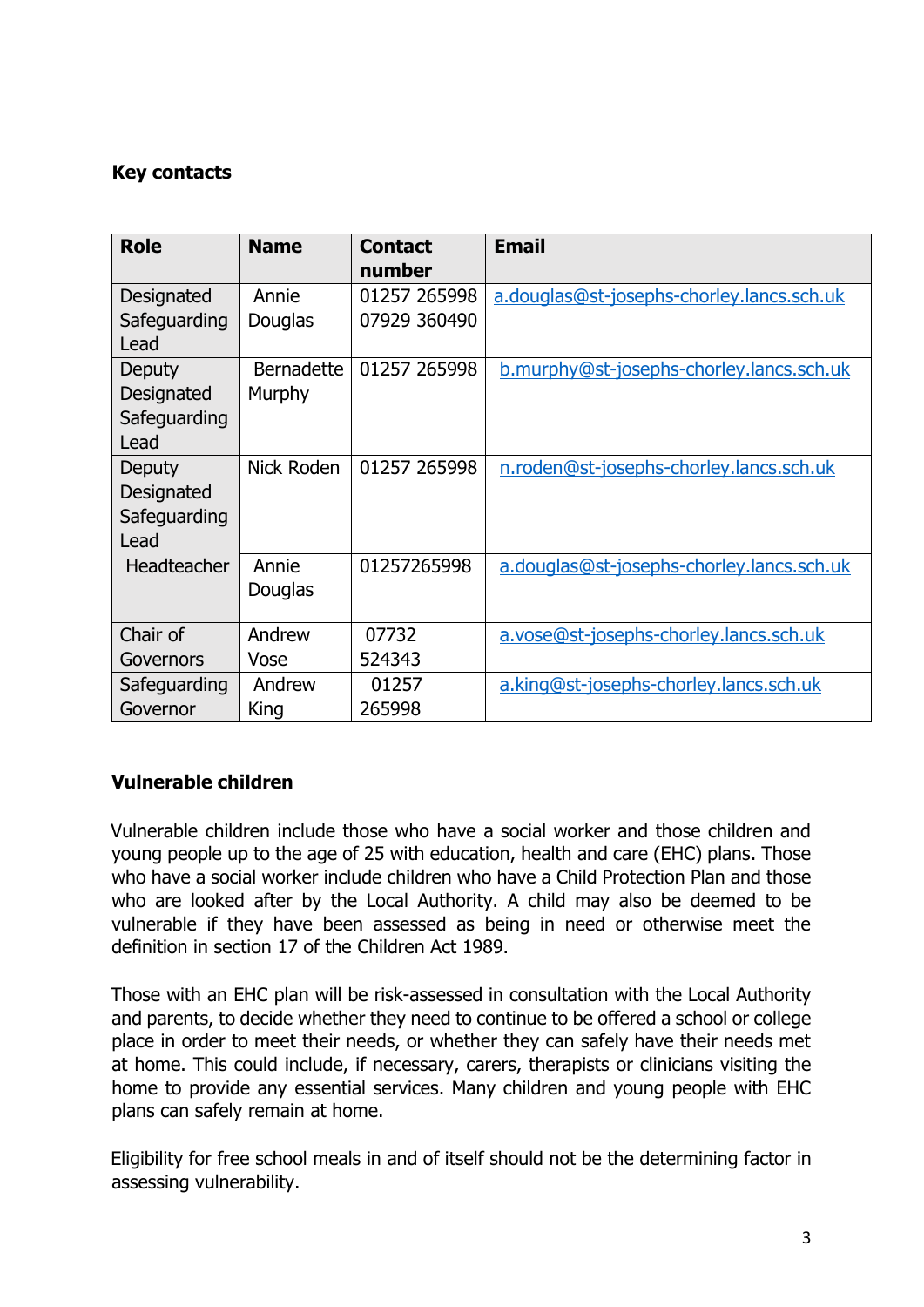Senior leaders, especially the Designated Safeguarding Lead (and deputy DSL) know who our most vulnerable children are. They have the flexibility to offer a place to those on the edge of receiving children's social care support.

St Joseph's Catholic Primary School will continue to work with and support children's social workers to help protect vulnerable children. This includes working with and supporting children's social workers and the local authority virtual school head (VSH) for looked-after and previously looked-after children. The lead person for this will be: Annie Douglas.

There is an expectation that vulnerable children who have a social worker will attend an education setting, so long as they do not have underlying health conditions that put them at risk. In circumstances where a parent does not want to bring their child to an education setting, and their child is considered vulnerable, the social worker and St Joseph's Catholic Primary School will explore the reasons for this directly with the parent.

Where parents are concerned about the risk of the child contracting COVID19, St Joseph's Catholic Primary School or the social worker will talk through these anxieties with the parent/carer following the advice set out by Public Health England.

St Joseph's Catholic Primary School will encourage our vulnerable children and young people to attend a school, including remotely if needed.

#### <span id="page-3-0"></span>**Attendance monitoring**

Local authorities and education settings do not need to complete their usual day-today attendance processes to follow up on non-attendance.

School and social workers will agree with parents/carers whether children in need should be attending school – we will then follow up on any pupil that they were expecting to attend, who does not. St Joseph's Catholic Primary School will also follow up with any parent or carer who has arranged care for their child(ren) and the child(ren) subsequently do not attend.

To support the above, St Joseph's Catholic Primary School will, when communicating with parents/carers and carers, confirm emergency contact numbers are correct and ask for any additional emergency contact numbers where they are available.

In all circumstances where a vulnerable child does not take up their place at school, or discontinues, St Joseph's Catholic Primary School will notify their social worker.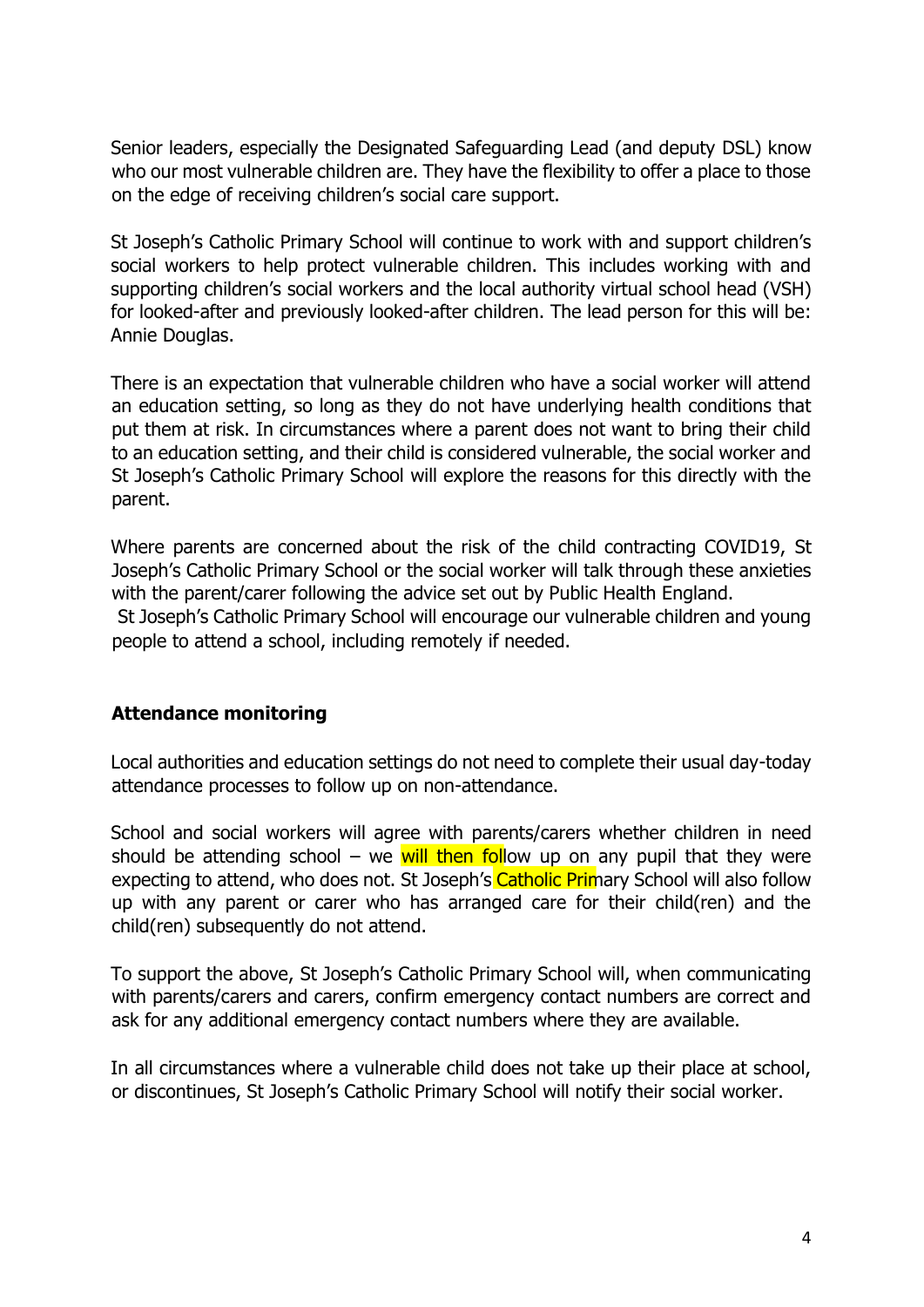## <span id="page-4-0"></span>**Designated Safeguarding Lead**

St Joseph's Catholic Primary School has a Designated Safeguarding Lead (DSL) and 2 Deputy DSLs.

The Designated Safeguarding Lead is: Annie Douglas The Deputy Designated Safeguarding Lead are: Bernadette Murphy and Nick Roden

The optimal scenario is to have a trained DSL (or deputy) available on site. Where this is not the case a trained DSL (or deputy) will be available to be contacted via phone or online video - for example when working from home.

Where a trained DSL (or deputy) is not on site, in addition to the above, a senior leader will assume responsibility for co-ordinating safeguarding on site. This might include updating and managing access to child protection online management system, CPOMS and liaising with the offsite DSL (or deputy) and as required liaising with children's social workers where they require access to children in need and/or to carry out statutory assessments at the school.

It is important that all St Joseph's Catholic Primary School staff and volunteers have access to a trained DSL (or deputy). On each day, staff on site will be made aware of who that person is and how to speak to them. The DSL will continue to engage with social workers, and attend all multi-agency meetings, which can be done remotely.

#### <span id="page-4-1"></span>**Reporting a concern**

Where staff have a concern about a child, they should continue to follow the process outlined in the school Safeguarding Policy, this includes making a report via CPOMS, which can be done remotely.

In the unlikely event that a member of staff cannot access their CPOMS from home, they should email the Headteacher and Bernadette Murphy. This will ensure that the concern is received.

Staff are reminded of the need to report any concern immediately and without delay.

Where staff are concerned about an adult working with children in the school, they should report the concern to the headteacher. If there is a requirement to make a notification to the headteacher whilst away from school, this should be done verbally and followed up with an email to the headteacher.

Concerns around the Headteacher should be directed to the Chair of Governors: Andrew Vose.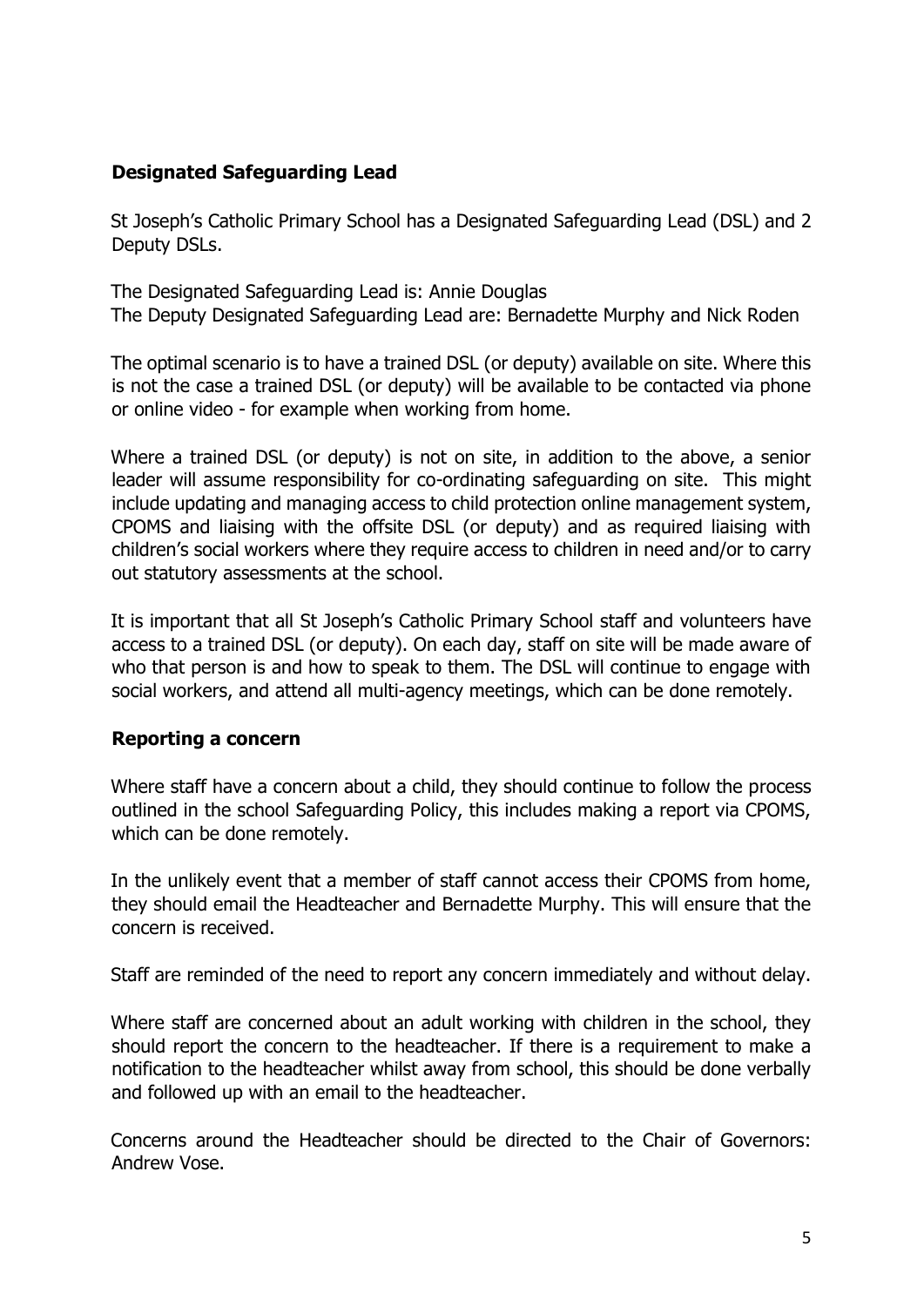## <span id="page-5-0"></span>**Safeguarding Training and induction**

DSL training is very unlikely to take place whilst there remains a threat of the COVID 19 virus.

For the period COVID-19 measures are in place, a DSL (or deputy) who has been trained will continue to be classed as a trained DSL (or deputy) even if they miss their refresher training.

All existing school staff have had safeguarding training and have read part 1 of Keeping Children Safe in Education (2019). The DSL should communicate with staff any new local arrangements, so they know what to do if they are worried about a child. Where new staff are recruited, or new volunteers enter St Joseph's Catholic Primary School, they will continue to be provided with a safeguarding induction.

If staff are deployed from another education or children's workforce setting to our school, we will take into account the DfE supplementary guidance on safeguarding children during the COVID-19 pandemic and will accept portability as long as the current employer confirms in writing that:-

- the individual has been subject to an enhanced DBS and children's barred list check
- there are no known concerns about the individual's suitability to work with children
- there is no ongoing disciplinary investigation relating to that individual

Upon arrival, they will be given a copy of the receiving setting's child protection policy, confirmation of local processes and confirmation of DSL arrangements.

#### <span id="page-5-1"></span>**Safer recruitment/volunteers and movement of staff**

It remains essential that people who are unsuitable are not allowed to enter the children's workforce or gain access to children. When recruiting new staff, St Joseph's Catholic Primary School will continue to follow the relevant safer recruitment processes for their setting, including, as appropriate, relevant sections in part 3 of Keeping Children Safe in Education (2019) (KCSIE).

In response to COVID-19, the Disclosure and Barring Service (DBS) has made changes to its guidance on standard and enhanced DBS ID checking to minimise the need for face-to-face contact.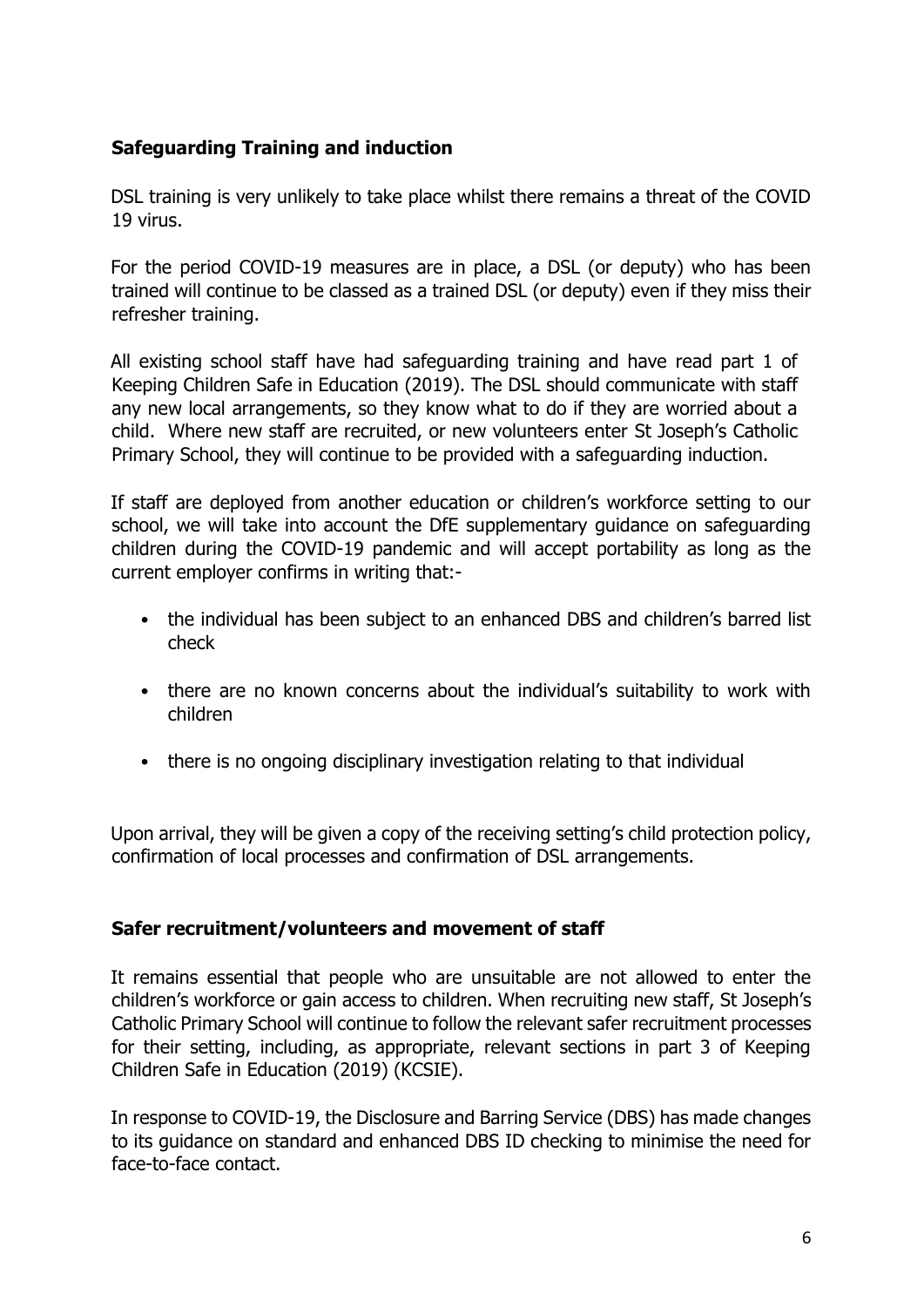Where St Joseph's Catholic Primary School are utilising volunteers, we will continue to follow the checking and risk assessment process as set out in paragraphs 167 to 172 of KCSIE. Under no circumstances will a volunteer who has not been checked be left unsupervised or allowed to work in regulated activity.

St Joseph's Catholic Primary School will continue to follow the legal duty to refer to the DBS anyone who has harmed or poses a risk of harm to a child or vulnerable adult. Full details can be found at paragraph 163 of KCSIE.

St Joseph's Catholic Primary School will continue to consider and make referrals to the Teaching Regulation Agency (TRA) as per paragraph 166 of KCSIE and the TRA's 'Teacher misconduct advice for making a referral.

During the COVID-19 period all referrals should be made by emailing Misconduct.Teacher@education.gov.uk

Whilst acknowledging the challenge of the current National emergency, it is essential from a safeguarding perspective that any school is aware, on any given day, which staff/volunteers will be in the school or college, and that appropriate checks have been carried out, especially for anyone engaging in regulated activity. As such, we will continue to keep the single central record (SCR) up to date as outlined in paragraphs 148 to 156 in KCSIE.

#### <span id="page-6-0"></span>**Online safety in schools and colleges**

St Joseph's Catholic Primary School will continue to provide a safe environment, including online. This includes the use of an online filtering system.

Where students are using computers in school, appropriate supervision will be in place.

#### <span id="page-6-1"></span>**Children and online safety away from school and college**

It is important that all staff who interact with children, including online, continue to look out for signs a child may be at risk. Any such concerns should be dealt with as per the Child Protection Policy and where appropriate referrals should still be made to children's social care and as required, the police.

Online teaching should follow the same principles as set out in the code of conduct.

St Joseph's Catholic Primary School will ensure any use of online learning tools and systems is in line with privacy and data protection/GDPR requirements.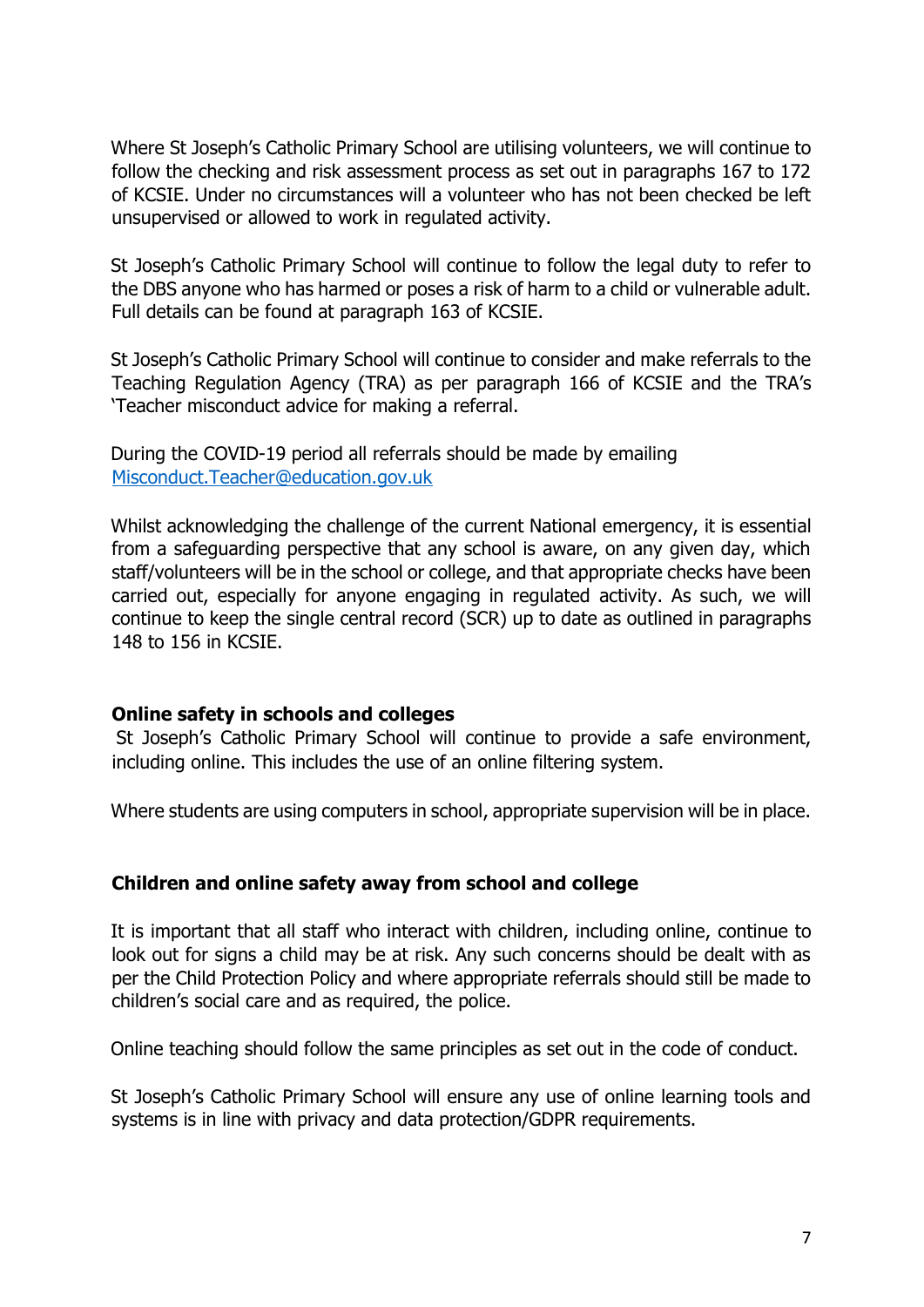Below are some things to consider when delivering virtual lessons, especially where webcams are involved:

- No 1:1s, groups only
- Staff and children must wear suitable clothing, as should anyone else in the household.
- Any computers used should be in appropriate areas, for example, not in bedrooms; and the background should be blurred.
- The live class should be recorded so that if any issues were to arise, the video can be reviewed.
- Live classes should be kept to a reasonable length of time, or the streaming may prevent the family 'getting on' with their day.
- Language must be professional and appropriate, including any family members in the background.
- Staff should record, the length, time, date and attendance of any sessions held.

### <span id="page-7-0"></span>**Supporting children not in school**

St Joseph's Catholic Primary School is committed to ensuring the safety and wellbeing of all its Children and Young people.

Where the DSL has identified a child to be on the edge of social care support, or who would normally receive pastoral-type support in school, they should ensure that a robust communication plan is in place for that child or young person. Details of this plan must be recorded on CPOMS, as should a record of contact made.

The communication plans can include; remote contact, phone contact, door-step visits. Other individualised contact methods should be considered and recorded.

St Joseph's Catholic Primary School and its DSL will work closely with all stakeholders to maximise the effectiveness of any communication plan. This plan must be reviewed regularly (at least once a fortnight) and where concerns arise, the DSL will consider any referrals as appropriate.

The school will share safeguarding messages on its website and social media pages.

St Joseph's Catholic Primary School recognises that school is a protective factor for children and young people, and the current circumstances, can affect the mental health of pupils and their parents/carers. Teachers need to be aware of this in setting expectations of pupils' work where they are at home.

St Joseph's Catholic Primary School will ensure that where we care for children of critical workers and vulnerable children on site, we ensure appropriate support is in place for them. This will be bespoke to each child and recorded on CPOMS.